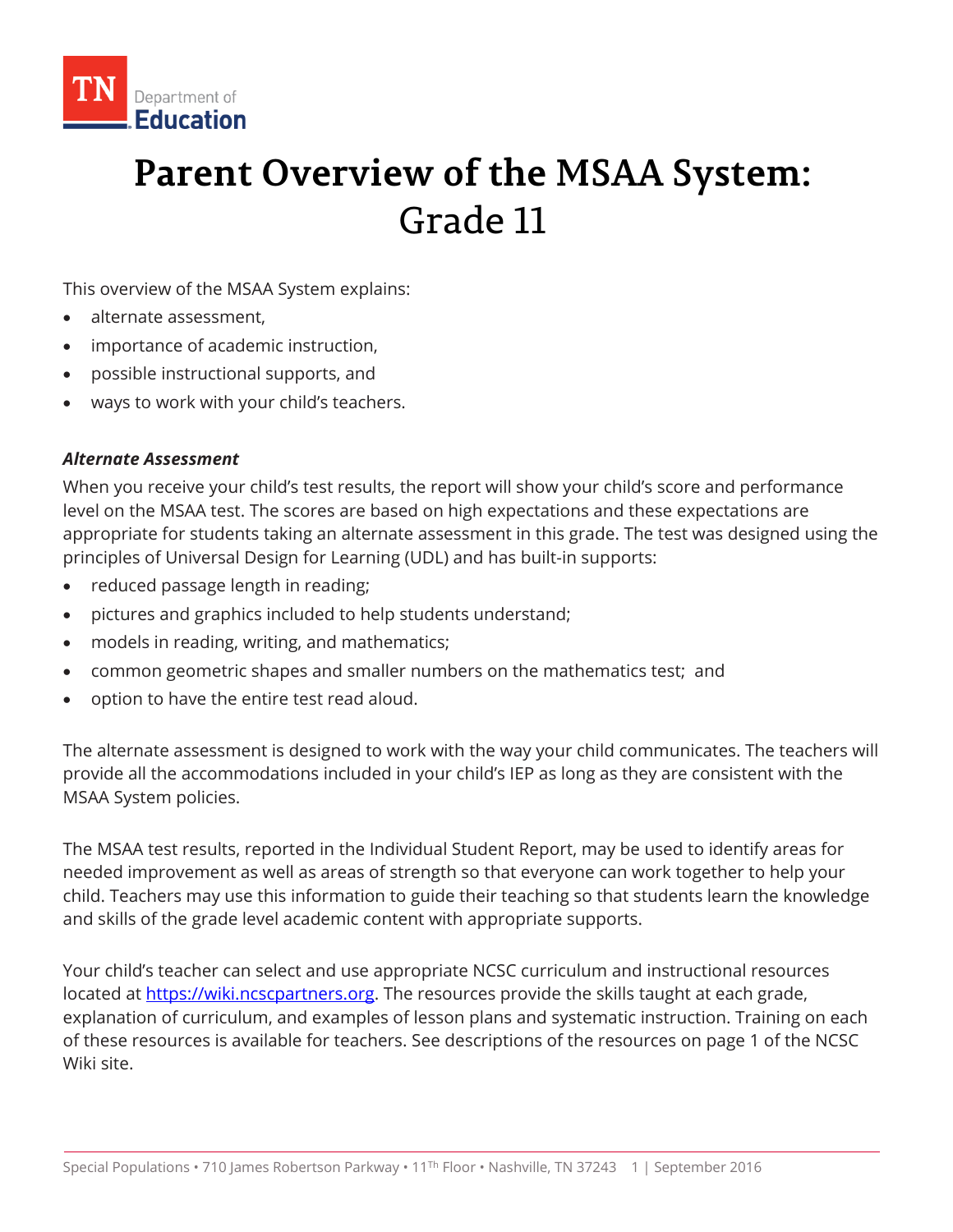

# **College, Career, and Community Skills**

- **Reading and writing** is important to understand books, gather and learn new information, make notes, share thoughts and stories, compare information, read schedules, etc.
- **Mathematics** is important to understand numbers, solve problems, schedule, arrange transportation, manage money, etc.
- **Communication skills** are important to advocate for self, participate in social and educational conversations, express wants and needs, access information, made requests, shop, prepare a meal, etc.
- **Age appropriate social skills** are important to build knowledge and shared experiences with peers in school, the community, and work.
- **Independence and teamwork**  are important to build problemsolving skills, understand and follow directions, complete a new task, work with others, and use provided supports.
- **Skills to access support systems** are important to academic *instruction*, collaborative work with peers, developing independence, requesting assistance, and using appropriate tools (e.g., calculator) to complete a task.

### *Academic Instruction*

Changes in our culture, our technology, and our work are happening at a fast pace. There are recognized college, career, and community skills that prepare our children for the world they will live in as adults. This preparation requires instruction that is individualized to meet your child's unique needs, focused on skills to communicate, read, write, use mathematics, and develop work skills.

#### *Instructional Supports*

Teachers have many tools and techniques to teach academic content. Teachers will provide the supports identified in your child's IEP. This should help your child learn the content and improve his or her knowledge, skills, and abilities as well as demonstrate them on the test.

The principles of Universal Design for Learning (UDL) provide flexible approaches for curriculum and are used throughout the MSAA System to provide support and accommodations as needed for all children, including your child. Teachers can use these same strategies to support your child in learning. For example, in reading, your child may listen to the story read by someone else and answer questions using a communication system. In mathematics, your child might use counters to help solve problems and follow steps that are provided for calculations instead of having to memorize the steps. Supports will be important as your child is introduced to new content.

Additional examples of supports include providing:

- information presented in different ways (e.g., with pictures, manipulatives, and simplified text),
- access to learning materials in different ways (e.g., listening to a story while using a screen reader or a version enhanced with textures, providing word or picture choices),
- different ways to show what your child has learned (e.g., answering using a switch activated recording, presenting using technology, eye-gaze to select words or pictures to write a story), and
- multiple options to engage your child (e.g., providing choices, using personal topics can find more interest).

You can learn more about UDL at [http://www.udlcenter.org](http://www.udlcenter.org/)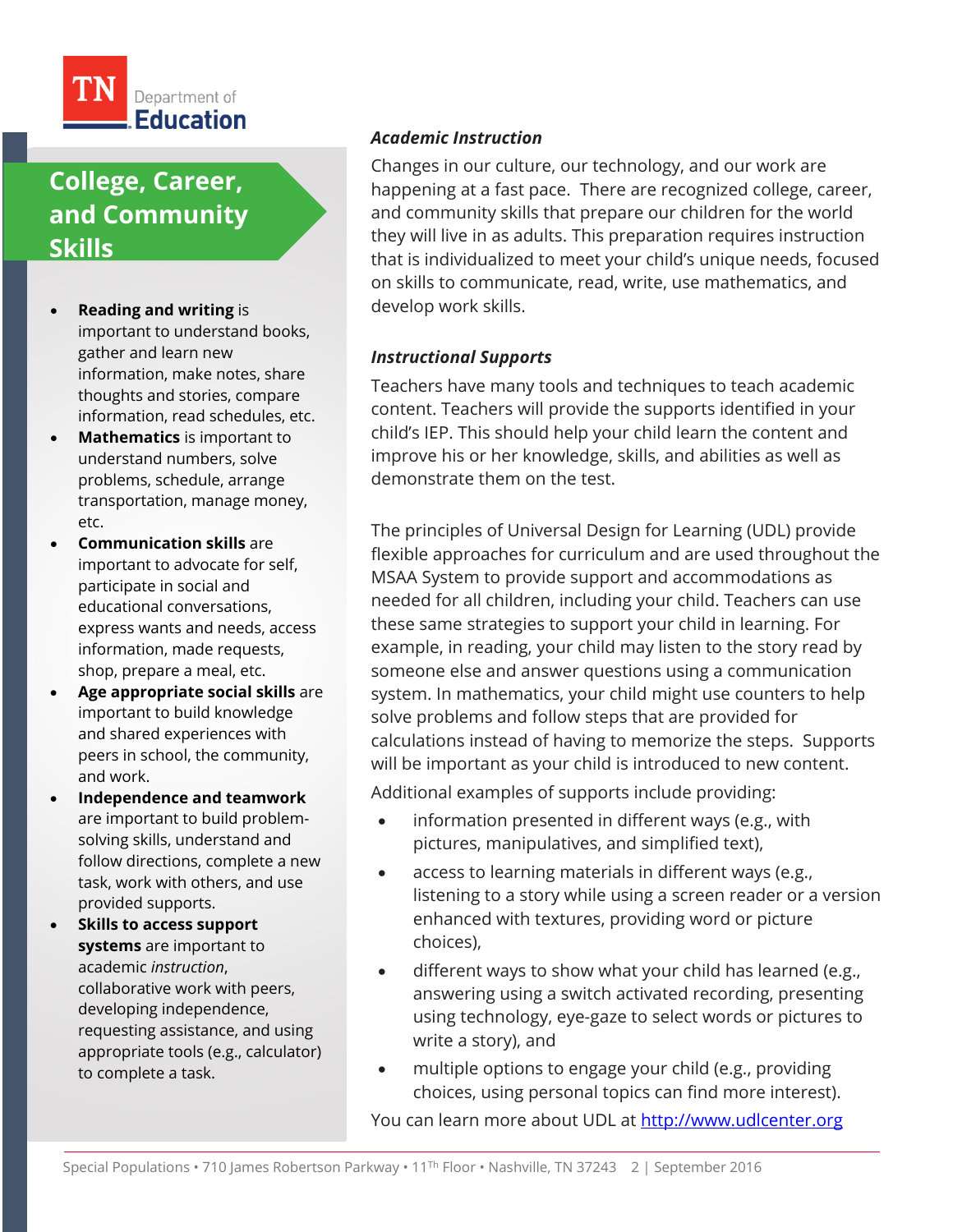

### *English Language Arts – Grade 11*

In high school, your child's instruction has a strong focus on informational texts, but it still includes enjoying reading or listening to and learning more about literary (non-fiction) texts read aloud. Your child will:

- read/listen to stories (e.g., *Jane Eyre*), plays, poems and informational texts (e.g., biographies, political and economic documents, historical documents, etc.) that may be adapted,
- produce different types of writing: stories, informational, and persuasive, and
- learn communication skills (e.g., class discussions and presentations).

The complexity of the stories and informational text your child will read or listen to will increase throughout the year and as he/she moves to the next grade. The following are a few ways that stories and text become more complex.

# **Range of Text Complexity**

- Text is short with many pictures.
- Sentences are simple and include repeated ideas.
- Text has events in order with ideas clearly stated.
- Charts and diagrams are simple.
- Text includes everyday, common words.



- Sentences are compound and complex.
- Text has implied ideas and connections among a range of ideas.
- Charts and diagrams include detailed information.
- Text includes expressions and phrases.

Instructional activities should be individualized for your child as needed. For example, to teach students to evaluate multiple sources of information, the teacher has students examine techniques advertisers use. First the teacher shows students a slide show reviewing common persuasive techniques and sample advertisements. The teacher directs students to write the purpose of each advertisement, the target audience, and the persuasive techniques used by the advertiser. Some students may use screen readers to view the slides and text to speech to write the purpose, target audience, and persuasive techniques. Some students may use pointing, eye-gaze or an adapted switch to scan and select possible purposes, audience, and techniques.

Teachers often pair reading and writing together. After several instructional activities about evaluating multiple sources, the teacher directs students to choose a career they are interested in pursuing, research the education and skills required for that career using multiple sources, and create a brochure enticing others to consider the career. For some students, the teacher will bookmark relevant websites or adapt resources for the students. Some students may use representative pictures or objects to create their brochure.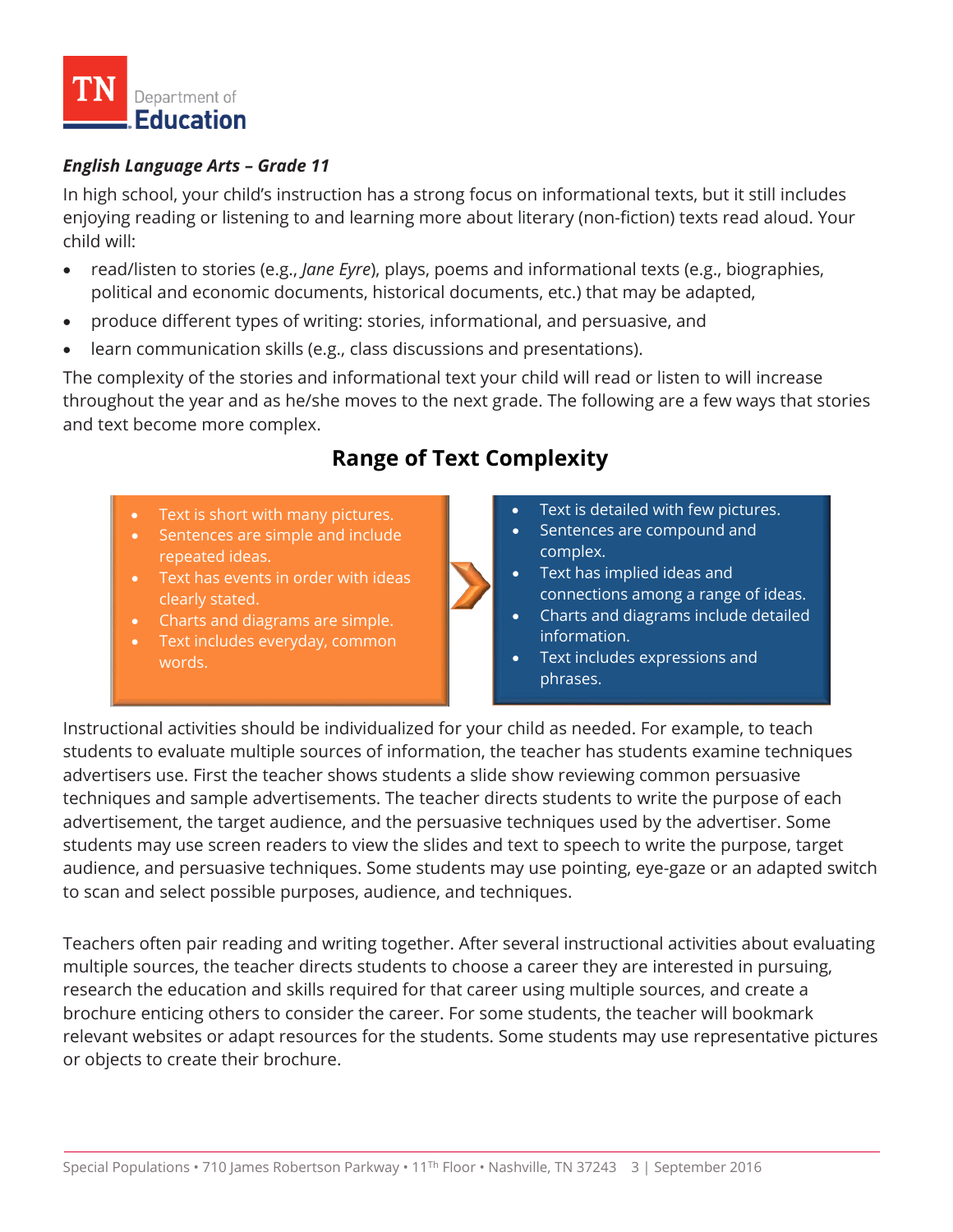

#### *ELA Sample Instructional Activities (text complexity increases in each grade)*

## **11th Grade**

- Learning the meaning of new academic and content words and why an author uses certain words in high school level texts
- Finding what the two or more big ideas or central ideas of stories are and how they are developed
- Deciding how the author's choice in developing story elements (e.g., characters, details, ideas, events, etc.) affects a text
- Evaluating multiple sources of information to answer a question or solve a problem
- Understanding how the author's use of details and how the author structured parts of the text help the reader gain the meaning
- Identifying the author's point of view or claim and deciding whether the reasoning is correct and the evidence is sufficient
- Sharing ideas and information by producing persuasive pieces that include an appropriate organization of the information, relevant facts, details, and examples; and use appropriate vocabulary and phrases for the type of writing (e.g., imagery for narrative writing)
- Communicating decisions, goals, and action plans

#### *Mathematics – Grade 11*

In Grade 11, the focus in mathematics is on solving problems using rational and irrational numbers, studying geometry by making accurate geometric drawings and shapes, solving problems using the Pythagorean Theorem, transformations, and linear equations; determining how one angle in a geometric figure affects other angles; calculating volume of cones, cylinders, and spheres; using data from dot plots, histograms, box plots, or scatter plots; and making observations and decisions about real-world probabilities. All of the learning activities that you can expect your child to be involved in might be individualized for your child. This allows the skills to be taught, practiced, and learned so that your child can make progress more easily. Here is a mathematics example that shows how individualization might work:

A teacher is teaching how to make conclusions about data. The teacher gives students graphs and plots of several real-world scenarios, such as the hourly wages of employees at a home improvement center. Students sort the graphs and plots into which kind of data analysis they feel gives the best way to make a conclusion about the data and give reasons why. Some students may be given graphs and plots of three kinds of data analysis and some students may work with two kinds of data analysis. Some students may write or keyboard their reasons and some students may choose their reasons from pre-written sticky notes.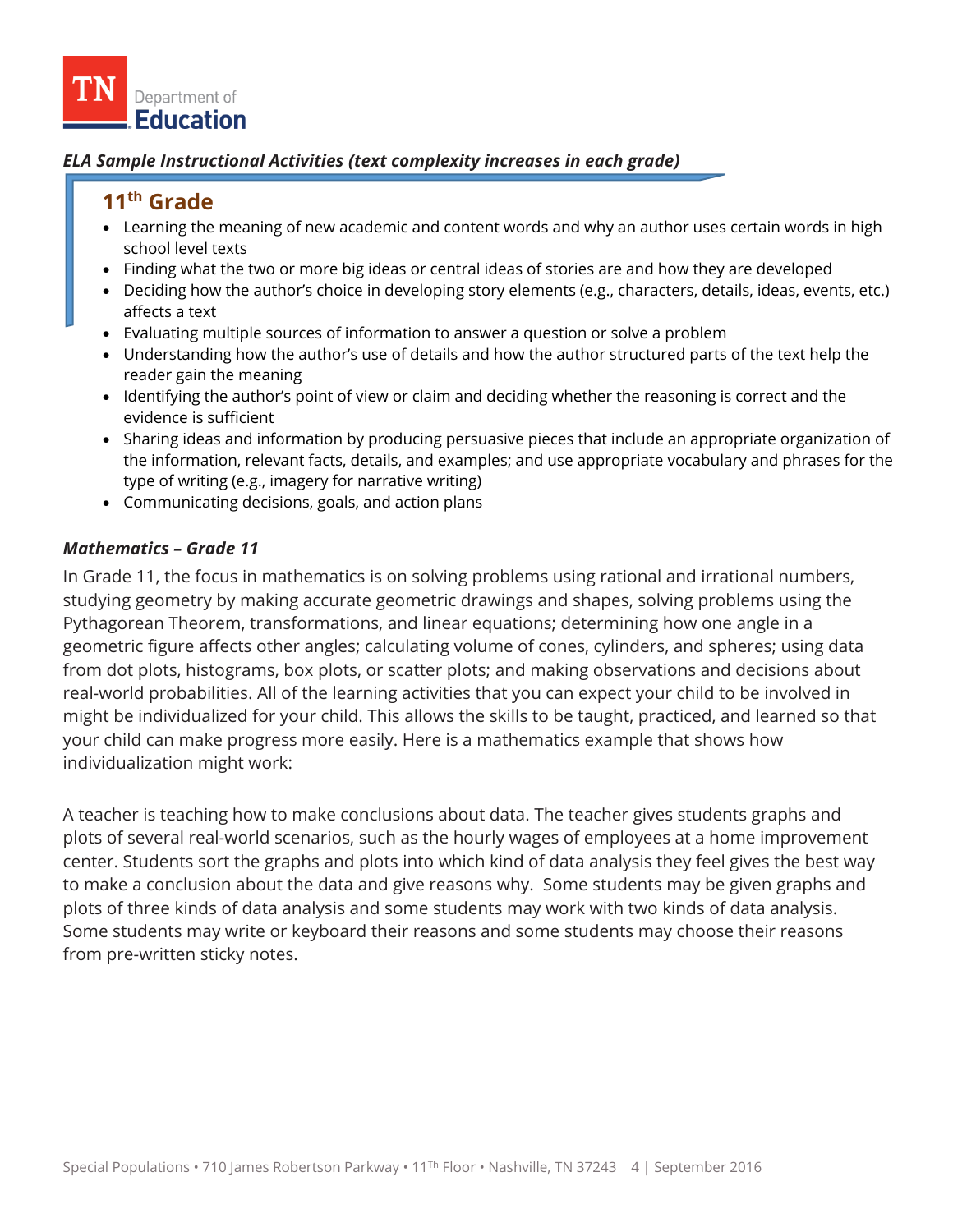

#### *Mathematics Sample Instructional Activities*

# **11th Grade**

- Learning about exponents and scientific notation
- Solving problems with rational and irrational numbers
- Using tools to make geometric constructions
- Solving real world geometric problems by using transformations and finding dimensions of figures
- Graphing and using linear equations to solve geometric problems
- Writing and solving variable expressions that represent word problems
- Identifying, completing, predicting, comparing, and making conclusions from data displayed in graphs and box plots
- Calculate the mean and median of a set of data
- Describing, predicting, and making conclusions about real-world probabilities

### *Families Working with Teachers*

Children learn well when teachers and families work together. You can help your child learn

#### **NCSC Curriculum and Instructional Resources for Teachers and Parents**

- Content Modules (explanation of grade level content)
- Instructional Families (skills for each grade)
- Curriculum Resource Guide (examples for teaching grade level content)
- Universal Design for Learning (UDL) Units (model universally designed lesson plans)
- Instructional Resource Guide (instructional strategies)
- Systematic Activities for Scripted Systematic Instruction (samples of intensive instruction: LASSIs for language arts and MASSIs for mathematics)

when you and his or her teachers share information with each other. You can share how your child learns best and what his or her interests are. It is also important to provide your child with learning activities suggested by the teachers. To do this, you should find out what your child's instruction looks like and what your child is expected to learn and do. For example, the activity might be to read and answer questions about a story. The teacher might say that the most important part is for your child to answer the questions, which he or she can do after listening to the story instead of reading it alone. Likewise, writing might include the way your child communicates his or her thoughts and ideas. This might be using the computer, assistive technology, or dictation instead of using a pencil and paper.

To see examples of what these supports look like and how teachers may use these supports, go to the NCSC Resources- [https://wiki.ncscpartners.org.](https://wiki.ncscpartners.org/) Parents can use the resources on this site to help increase their child's knowledge and skills. The site includes a "Parent Tips and Tools" section that can help parents use the resource materials. These resources help teachers and parents know what content to teach in each grade, suggestions and models for how to teach specific content, and how the content relates to the real world. Working closely with your child's teacher and these resources helps your child to develop college, career, and community skills.